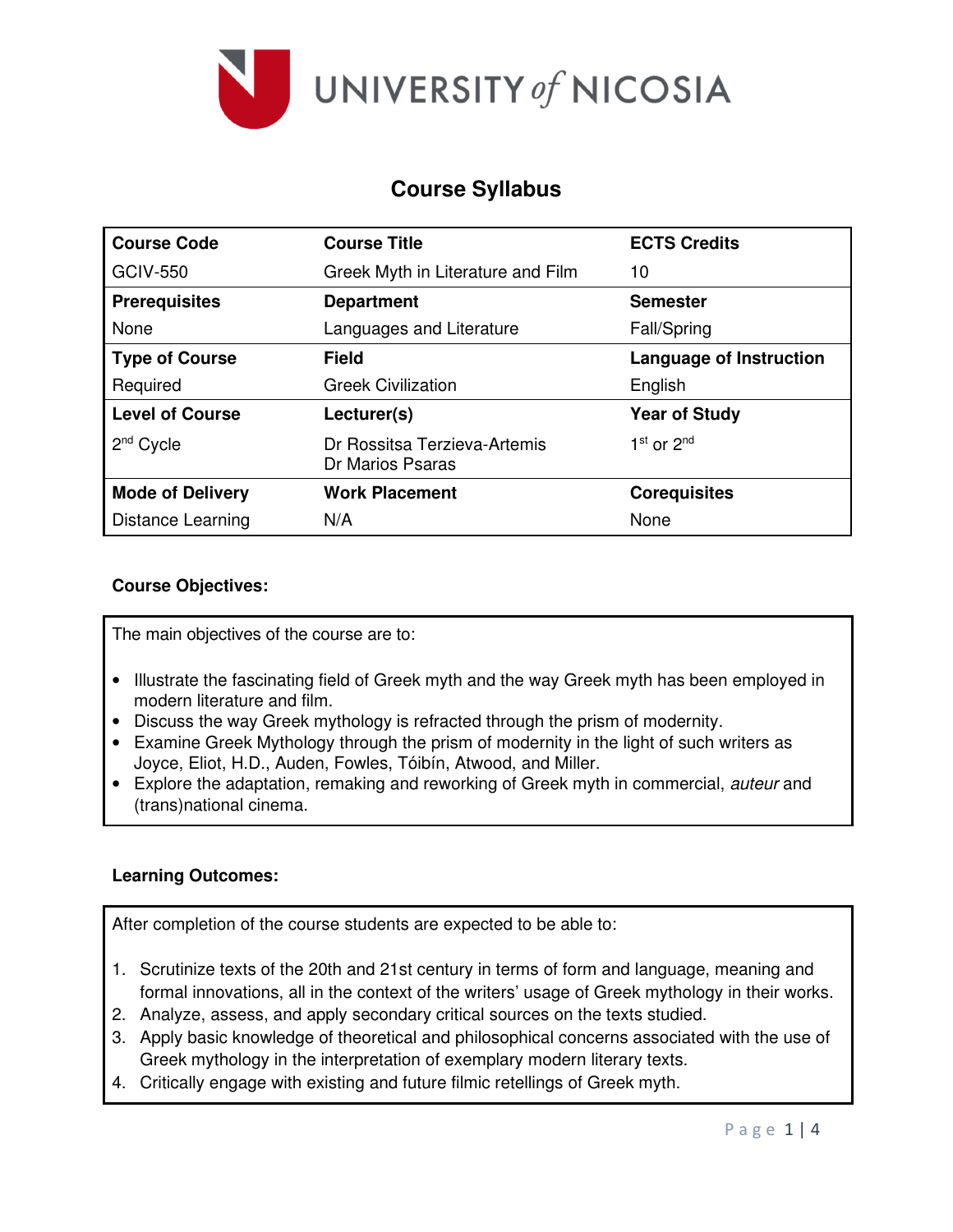

- 5. Appraise how Greek myth has been employed by both commercial and arthouse cinema.
- 6. Discuss the use of Greek myth in relation to a variety of national and transnational contexts as well as its use as form of resistance to dominant ideologies.

## **Course Content:**

- 1. Myth and its relevance in the study of literature: the inheritance of the ancient Greeks.
- 2. Greek mythology of the late Victorian Period: Alfred, Lord Tennyson and Matthew Arnold.
- 3. Greek mythology in Modernism 1: T.S. Eliot, W.B. Yeats, and W.H. Auden*.*
- 4. Greek mythology in Modernism 2: James Joyce's *Ulysses*
- 5. Female re-imaginings of Greek myth: Margaret Atwood and Madeline Miller.
- 6. Greek mythology in Postmodernism: John Fowles and Colm Tóibín.
- 7. Greek mythology in 20th Century Cinema: Epic Film and the Italian-made peplum cycle.
- 8. Greek mythology in 21st Century Cinema: Remakes and Retellings.
- 9. Pygmalion and the Representation of the Perfect Woman in Commercial and Arthouse Cinema.
- 10. Greek mythology and Greek Cinema: Michael Cacoyannis.
- 11. Greek mythology and Transnational Cinema: Yorgos Lanthimos.
- 12. Greek mythology in Cypriot Cinemas: Aphrodite and her Dark Twin.

#### **Learning Activities and Teaching Methods:**

Webex Sessions; Forum Discussions; Wiki Exercises; Recorded Lectures.

### **Assessment Methods:**

3 short papers; 3 Wiki Exercises; Forum Discussions; Final Assessment\*.

\*The Final Assessment can be either a Final Exam or Final Assignment(s) with Viva

#### **Required Textbooks / Readings:**

| <b>Title</b>                | Author(s)      | <b>Publisher</b>    | Year | <b>ISBN</b>   |
|-----------------------------|----------------|---------------------|------|---------------|
| <b>Exploring Greek Myth</b> | Clark, Matthew | Wiley-<br>Blackwell | 2012 | 9781405194556 |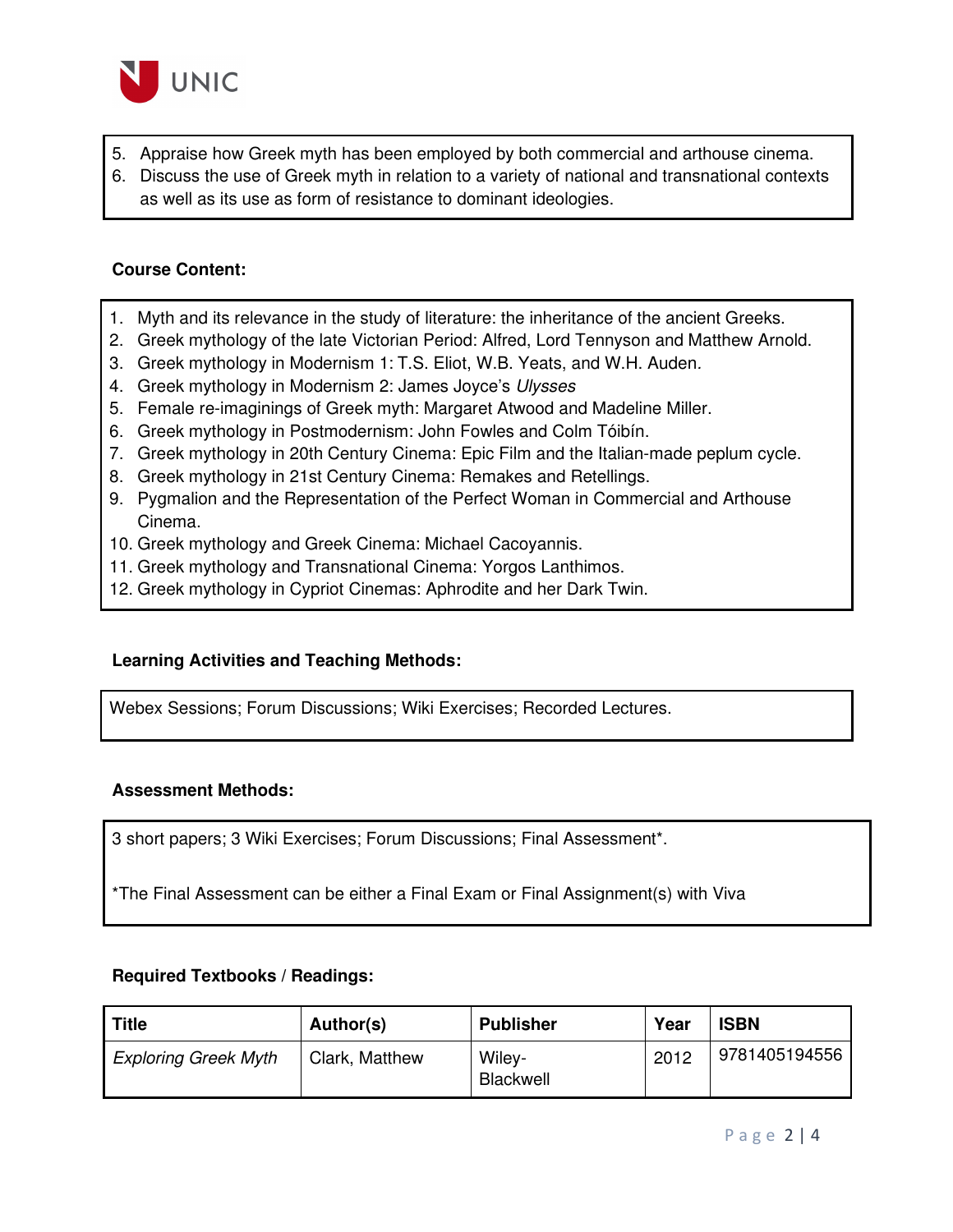

| The Cambridge<br><b>Companion to Greek</b><br><b>Mythology</b>       | Woodward,<br>Roger | Cambridge<br>University<br>Press      | 2007 | 9781139001731 |
|----------------------------------------------------------------------|--------------------|---------------------------------------|------|---------------|
| <b>Return to Troy: New</b><br>Essays on the<br><b>Hollywood Epic</b> | Winkler, M.M.      | Leiden: Brill                         | 2015 | 9789004292765 |
| Classical Myth and<br>Culture in the Cinema                          | Winkler, M.M.      | Oxford: Oxford<br>University<br>Press | 2001 | 9780195130034 |

# **Recommended Textbooks / Readings:**

| <b>Title</b>                                                                                                          | Author(s)                        | <b>Publisher</b>                                                          | Year | <b>ISBN</b>   |
|-----------------------------------------------------------------------------------------------------------------------|----------------------------------|---------------------------------------------------------------------------|------|---------------|
| <b>Classical Mythology</b>                                                                                            | Morford M.P.O.,<br>Lenardon L.J. | Oxford:<br>Oxford<br>University<br>Press                                  | 2006 | 9780195308051 |
| Early Greek Thought:<br><b>Before the Dawn</b>                                                                        | Luchte, James                    | London:<br>Bloomsbury                                                     | 2011 | 9780567353313 |
| <b>The Routledge</b><br><b>Handbook of Greek</b><br>Mythology: Based on<br>H.J. Rose's Handbook<br>of Greek Mythology | Hard, Robin and<br>Rose, H.J.    | London:<br>Routledge                                                      | 2004 | 9780415478908 |
| My Fair Ladies:<br>Female Robots,<br>Androids, and Other<br><b>Artificial Eves</b>                                    | Wosk, J.                         | <b>New</b><br>Brunswick,<br>New Jersey:<br>Rutgers<br>University<br>Press | 2015 | 9780813563381 |
| Of Muscles and Men:<br><b>Essays on the Sword</b><br>and Sandal Film                                                  | Cornelius, M.G.                  | Jefferson,<br>$N.C.$ :<br>McFarland                                       | 2011 | 0786489022    |
| Ovid's Myth of<br>Pygmalion on Screen:<br>In Pursuit of the<br>Perfect Woman                                          | James, P.                        | London:<br>Continuum                                                      | 2011 | 9781441184665 |